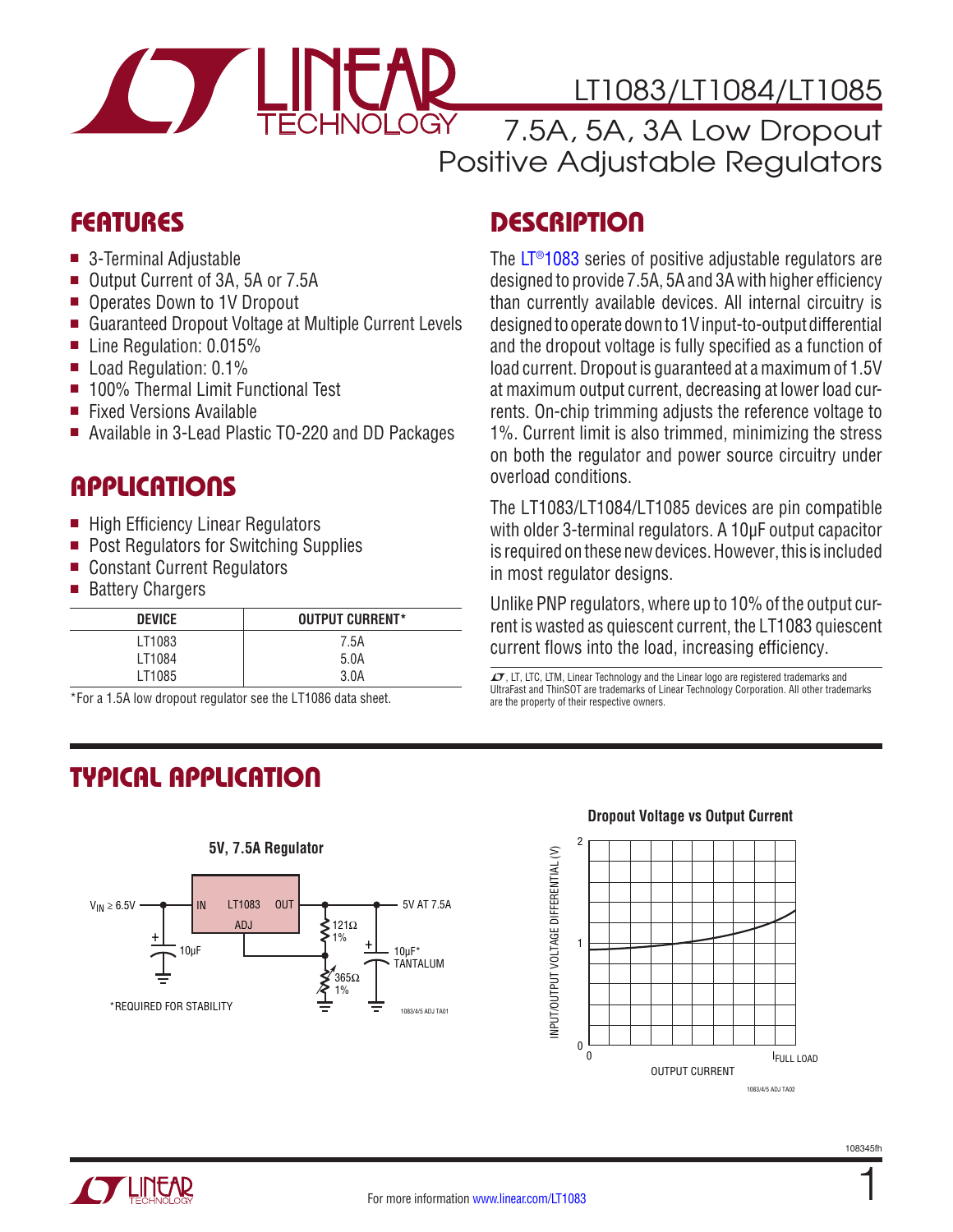### Absolute Maximum Ratings **(Note 1)**

|                                               | Input-to-Output Voltage Differential    |  |  |
|-----------------------------------------------|-----------------------------------------|--|--|
|                                               |                                         |  |  |
|                                               |                                         |  |  |
|                                               |                                         |  |  |
| Operating Junction Temperature Range (Note 9) |                                         |  |  |
|                                               | C-Grades: Control Section 0°C to 125°C  |  |  |
|                                               | Power Transistor 0°C to 150°C           |  |  |
|                                               | I-Grades: Control Section-40°C to 125°C |  |  |
|                                               | Power Transistor-40°C to 150°C          |  |  |

|  | M-Grades: (OBSOLETE)                      |  |
|--|-------------------------------------------|--|
|  | Control Section-55°C to 150°C             |  |
|  | Power Transistor-55°C to 200°C            |  |
|  |                                           |  |
|  | Lead Temperature (Soldering, 10 sec)300°C |  |

### **PRECONDITIONING**

100% thermal shutdown functional test.

# PIN CONFIGURATION



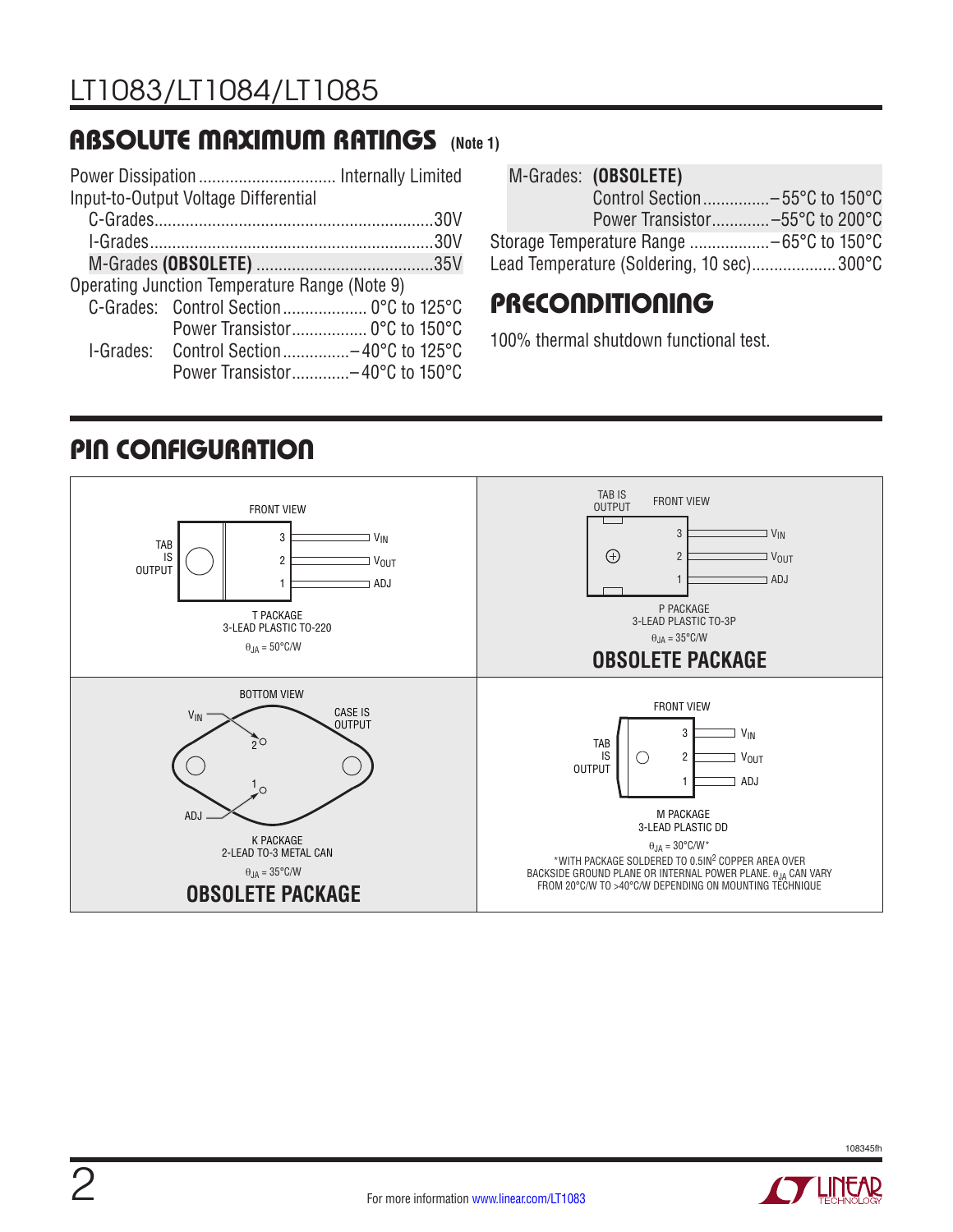## Order Information

| <b>LEAD FREE FINISH</b>  | <b>TAPE AND REEL</b> | <b>PART MARKING</b>     | <b>PACKAGE DESCRIPTION</b> | <b>TEMPERATURE RANGE</b>                                              |
|--------------------------|----------------------|-------------------------|----------------------------|-----------------------------------------------------------------------|
| LT1083CP#PBF             | <b>NA</b>            | LT1083CP                | 3-Lead Plastic TO-3P       | Control: 0°C to 125°C<br>Power: 0°C to 150°C                          |
| LT1084CP#PBF             | <b>NA</b>            | LT1084CP                | 3-Lead Plastic TO-3P       | Control: 0°C to 125°C<br>Power: 0°C to 150°C                          |
|                          |                      | <b>OBSOLETE PACKAGE</b> |                            |                                                                       |
| LT1084CT#PBF             | <b>NA</b>            | LT1084CT                | 3-Lead Plastic TO-220      | Control: 0°C to 125°C<br>Power: 0°C to 150°C                          |
| LT1084IT#PBF             | NА                   | LT1084IT                | 3-Lead Plastic TO-220      | Control: $-40^{\circ}$ C to 125 $^{\circ}$ C<br>Power: -40°C to 150°C |
| LT1085CT#PBF             | <b>NA</b>            | LT1085CT                | 3-Lead Plastic TO-220      | Control: 0°C to 125°C<br>Power: 0°C to 150°C                          |
| LT1085IT#PBF             | <b>NA</b>            | LT1085IT                | 3-Lead Plastic TO-220      | Control: -40°C to 125°C<br>Power: -40°C to 150°C                      |
| LT1085CM#PBF             | LT1085CM#TRPBF       | LT1085CM                | 3-Lead Plastic DD          | Control: 0°C to 125°C<br>Power: 0°C to 150°C                          |
| LT1085IM#PBF             | LT1085IM#TRPBF       | LT1085IM                | 3-Lead Plastic DD          | Control: -40°C to 125°C<br>Power: -40°C to 150°C                      |
| <b>LEAD BASED FINISH</b> | <b>TAPE AND REEL</b> | <b>PART MARKING</b>     | <b>PACKAGE DESCRIPTION</b> | <b>TEMPERATURE RANGE</b>                                              |
| LT1083CP                 | <b>NA</b>            | LT1083CP                | 3-Lead Plastic TO-3P       | Control: 0°C to 125°C<br>Power: 0°C to 150°C                          |
| LT1084CP                 | <b>NA</b>            | LT1084CP                | 3-Lead Plastic TO-3P       | Control: 0°C to 125°C<br>Power: 0°C to 150°C                          |
|                          |                      | <b>OBSOLETE PACKAGE</b> |                            |                                                                       |
| LT1084CT                 | <b>NA</b>            | LT1084CT                | 3-Lead Plastic TO-220      | Control: 0°C to 125°C<br>Power: 0°C to 150°C                          |
| LT1084IT                 | <b>NA</b>            | LT1084IT                | 3-Lead Plastic TO-220      | Control: -40°C to 125°C<br>Power: -40°C to 150°C                      |
| LT1085CT                 | <b>NA</b>            | LT1085CT                | 3-Lead Plastic TO-220      | Control: 0°C to 125°C<br>Power: 0°C to 150°C                          |
| LT1085IT                 | NА                   | LT1085IT                | 3-Lead Plastic TO-220      | Control: -40°C to 125°C<br>Power: -40°C to 150°C                      |
| LT1085CM                 | LT1085CM#TR          | LT1085CM                | 3-Lead Plastic DD          | Control: 0°C to 125°C<br>Power: 0°C to 150°C                          |
| LT1085IM                 | LT1085IM#TR          | LT1085IM                | 3-Lead Plastic DD          | Control: -40°C to 125°C<br>Power: -40°C to 150°C                      |

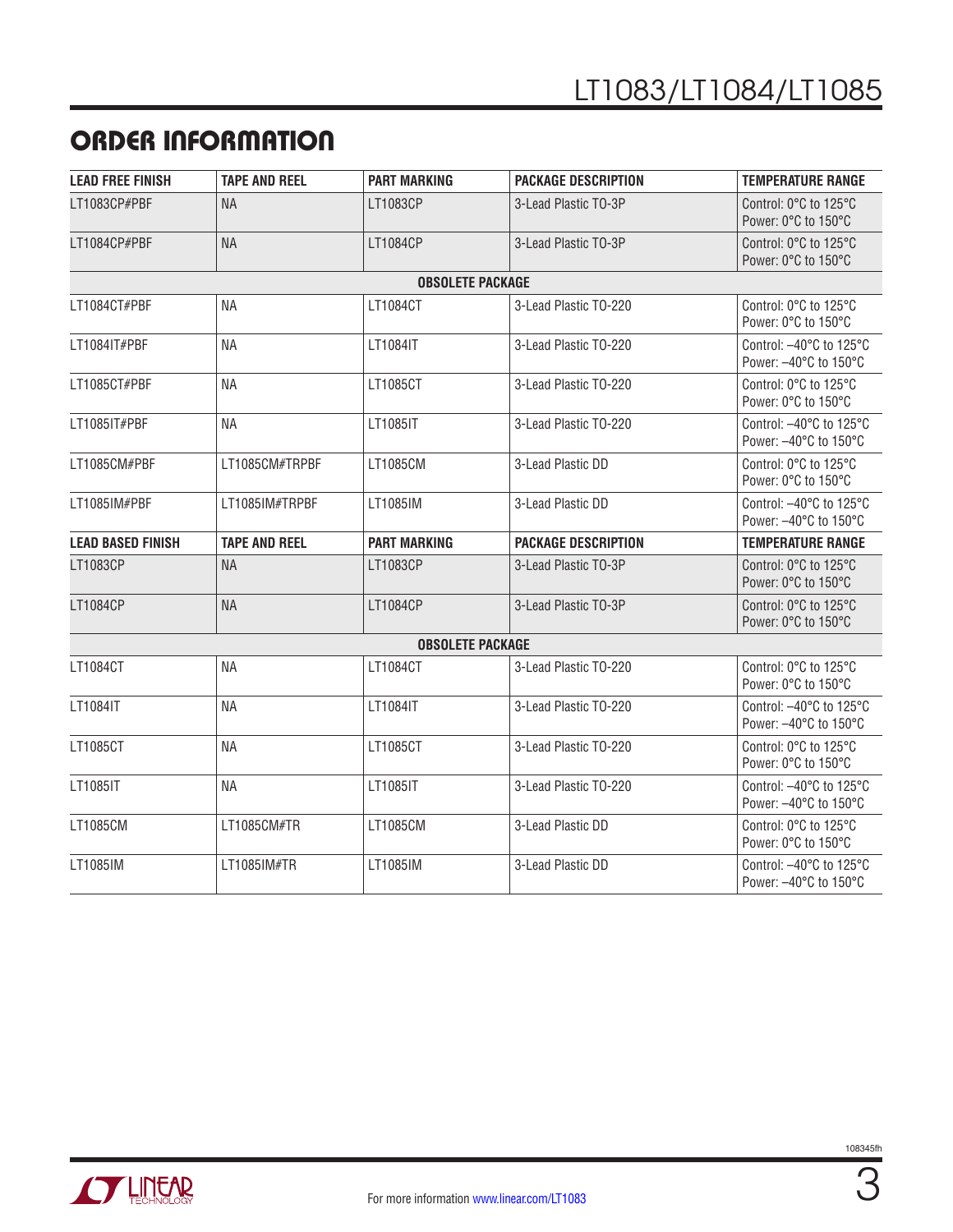### ORDER INFORMATION

| <b>LEAD BASED FINISH</b> | <b>TAPE AND REEL</b> | <b>PART MARKING</b>     | <b>PACKAGE DESCRIPTION</b> | <b>TEMPERATURE RANGE</b>                                                                   |
|--------------------------|----------------------|-------------------------|----------------------------|--------------------------------------------------------------------------------------------|
| LT1083CK                 | <b>NA</b>            | LT1083CK                | 2-Lead TO-3 Metal Can      | Control: $0^{\circ}$ C to 125 $^{\circ}$ C<br>Power: 0°C to 150°C                          |
| LT1083MK                 | <b>NA</b>            | LT1083MK                | 2-Lead TO-3 Metal Can      | Control: $-55^{\circ}$ C to 150 $^{\circ}$ C<br>Power: $-55^{\circ}$ C to 200 $^{\circ}$ C |
| LT1084CK                 | <b>NA</b>            | <b>LT1084CK</b>         | 2-Lead TO-3 Metal Can      | Control: $0^{\circ}$ C to 125 $^{\circ}$ C<br>Power: 0°C to 150°C                          |
| LT1084MK                 | <b>NA</b>            | <b>LT1084MK</b>         | 2-Lead TO-3 Metal Can      | Control: $-55^{\circ}$ C to 150 $^{\circ}$ C<br>Power: $-55^{\circ}$ C to 200 $^{\circ}$ C |
| LT1085CK                 | <b>NA</b>            | LT1085CK                | 2-Lead TO-3 Metal Can      | Control: $0^{\circ}$ C to 125 $^{\circ}$ C<br>Power: $0^{\circ}$ C to $150^{\circ}$ C      |
| LT1085MK                 | <b>NA</b>            | LT1085MK                | 2-Lead TO-3 Metal Can      | Control: $-55^{\circ}$ C to 150 $^{\circ}$ C<br>Power: $-55^{\circ}$ C to 200 $^{\circ}$ C |
|                          |                      | <b>OBSOLETE PACKAGE</b> |                            |                                                                                            |

Consult LTC Marketing for parts specified with wider operating temperature ranges.

For more information on lead free part marking, go to: http://www.linear.com/leadfree/

For more information on tape and reel specifications, go to: http://www.linear.com/tapeandreel/



**STARTISTS**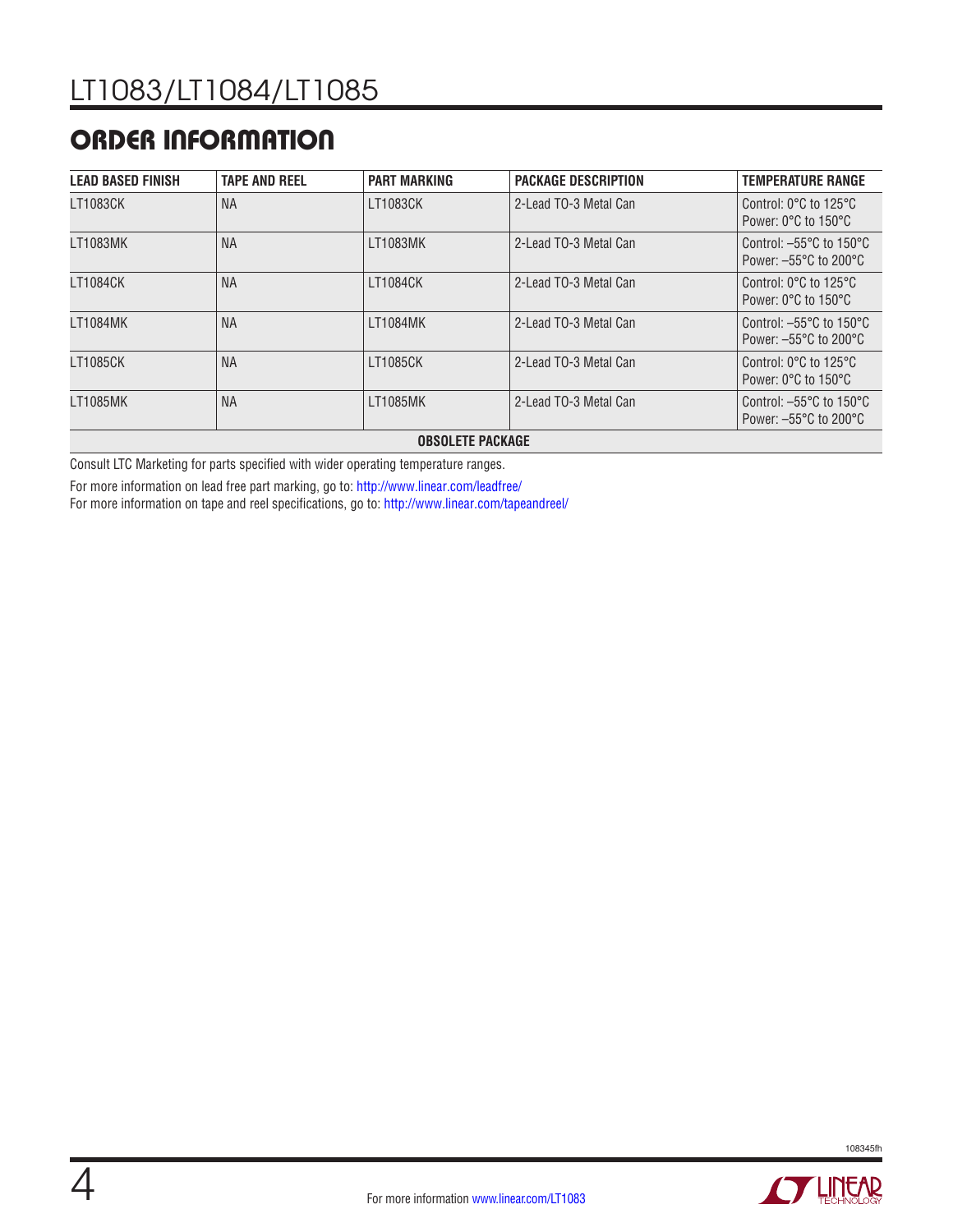### **ELECTRICAL CHARACTERISTICS** The  $\bullet$  denotes the specifications which apply over the full operating

temperature range, otherwise specifications are at T<sub>A</sub> = 25°C.

| <b>PARAMETER</b>                                        | <b>CONDITIONS</b>                                                                                                                                                         |           | <b>MIN</b>                      | <b>TYP</b>                      | <b>MAX</b>                                 | <b>UNITS</b>                           |
|---------------------------------------------------------|---------------------------------------------------------------------------------------------------------------------------------------------------------------------------|-----------|---------------------------------|---------------------------------|--------------------------------------------|----------------------------------------|
| Reference Voltage                                       | $I_{OIII}$ = 10mA, T <sub>J</sub> = 25°C,<br>$(V_{IN} - V_{OUT}) = 3V$<br>$10mA \leq l_{OUT} \leq l_{FULL}$ LOAD<br>$1.5V \le (V_{IN} - V_{OUT}) \le 25V$ (Notes 4, 6, 7) |           | 1.238<br>1.225                  | 1.250<br>1.250                  | 1.262<br>1.270                             | $\mathsf{V}$<br>$\vee$                 |
| Line Regulation                                         | $I_{\text{LOAD}}$ = 10mA, 1.5V $\leq$ (V <sub>IN</sub> – V <sub>OUT</sub> ) $\leq$ 15V, T <sub>J</sub> = 25 <sup>o</sup> C (Notes 2, 3)                                   |           |                                 | 0.015<br>0.035                  | 0.2<br>0.2                                 | $\frac{0}{0}$<br>$\frac{0}{0}$         |
|                                                         | M-Grade: $15V \le (V_{IN} - V_{OUT}) \le 35V$ (Notes 2, 3)                                                                                                                | $\bullet$ |                                 | 0.05                            | 0.5                                        | $\frac{0}{0}$                          |
|                                                         | C-, I-Grades: $15V \leq (V_{IN} - V_{OUT}) \leq 30V$ (Notes 2, 3)                                                                                                         | $\bullet$ |                                 | 0.05                            | 0.5                                        | $\%$                                   |
| <b>Load Regulation</b>                                  | $(V_{IN} - V_{OUT}) = 3V$ , 10mA $\leq I_{OUT} \leq I_{FULL}$ LOAD, $T_J = 25^{\circ}C$<br>(Notes 2, 3, 4, 6)                                                             | 0         |                                 | 0.1<br>0.2                      | 0.3<br>0.4                                 | $\frac{0}{0}$<br>$\%$                  |
| Dropout Voltage                                         | $\Delta V_{REF}$ = 1%, $I_{OUT}$ = $I_{FULL}$ LOAD (Notes 5, 6, 8)                                                                                                        | Ŏ         |                                 | 1.3                             | 1.5                                        | $\vee$                                 |
| <b>Current Limit</b><br>LT1083<br>LT1084<br>LT1085      | $(V_{IN} - V_{OUT}) = 5V$<br>$(V_{IN} - V_{OUT}) = 25V$<br>$(V_{IN} - V_{OUT}) = 5V$<br>$(V_{IN} - V_{OUT}) = 25V$<br>$(V_{IN} - V_{OUT}) = 5V$                           | $\bullet$ | 8.0<br>0.4<br>5.5<br>0.3<br>3.2 | 9.5<br>1.0<br>6.5<br>0.6<br>4.0 |                                            | Α<br>A<br>Α<br>Α<br>Α                  |
|                                                         | $(V_{IN} - V_{OUT}) = 25V$                                                                                                                                                |           | 0.2                             | 0.5                             |                                            | A                                      |
| Minimum Load Current                                    | $(V_{IN} - V_{OUT}) = 25V$                                                                                                                                                |           |                                 | 5                               | 10                                         | mA                                     |
| <b>Thermal Regulation</b><br>LT1083<br>LT1084<br>LT1085 | $T_A = 25^{\circ}C$ , 30ms Pulse                                                                                                                                          |           |                                 | 0.002<br>0.003<br>0.004         | 0.010<br>0.015<br>0.020                    | $\%$ /W<br>$\%$ /W<br>$\% / W$         |
| <b>Ripple Rejection</b>                                 | f = 120Hz, $C_{ADJ}$ = 25µF, $C_{OUT}$ = 25µF Tantalum<br>$I_{OUT} = I_{FULL\_LOAD}$ , $(V_{IN} - V_{OUT}) = 3V$ (Notes 6, 7, 8)                                          | ●         | 60                              | 75                              |                                            | dB                                     |
| Adjust Pin Current                                      | $T_{\text{J}} = 25^{\circ}C$                                                                                                                                              | 0         |                                 | 55                              | 120                                        | μA<br>μA                               |
| Adjust Pin Current Change                               | $10mA \leq I_{OUT} \leq I_{FULL\_LOAD}$ , $1.5V \leq (V_{IN} - V_{OUT}) \leq 25V$ (Note 6)                                                                                | $\bullet$ |                                 | 0.2                             | 5                                          | μA                                     |
| <b>Temperature Stability</b>                            |                                                                                                                                                                           | $\bullet$ |                                 | 0.5                             |                                            | $\frac{0}{0}$                          |
| Long-Term Stability                                     | $T_A = 125^{\circ}C$ , 1000 Hrs                                                                                                                                           |           |                                 | 0.3                             | 1                                          | $\frac{0}{0}$                          |
| RMS Output Noise (% of V <sub>OUT</sub> )               | $T_A = 25^{\circ}C$ , 10Hz = $\leq f \leq 10$ kHz                                                                                                                         |           |                                 | 0.003                           |                                            | $\frac{0}{0}$                          |
| Thermal Resistance Junction-to-Case<br>LT1083<br>LT1084 | <b>Control Circuitry/Power Transistor</b><br>K Package<br>P Package<br>K Package<br>P Package                                                                             |           |                                 |                                 | 0.6/1.6<br>0.5/1.6<br>0.75/2.3<br>0.65/2.3 | °C/W<br>°C/W<br>°C/W<br>°C/W           |
| LT1085                                                  | T Package<br>K Package<br>M, T Package                                                                                                                                    |           |                                 |                                 | 0.65/2.7<br>0.9/3.0<br>0.7/3.0             | °C/W<br>$\degree$ C/W<br>$\degree$ C/W |

5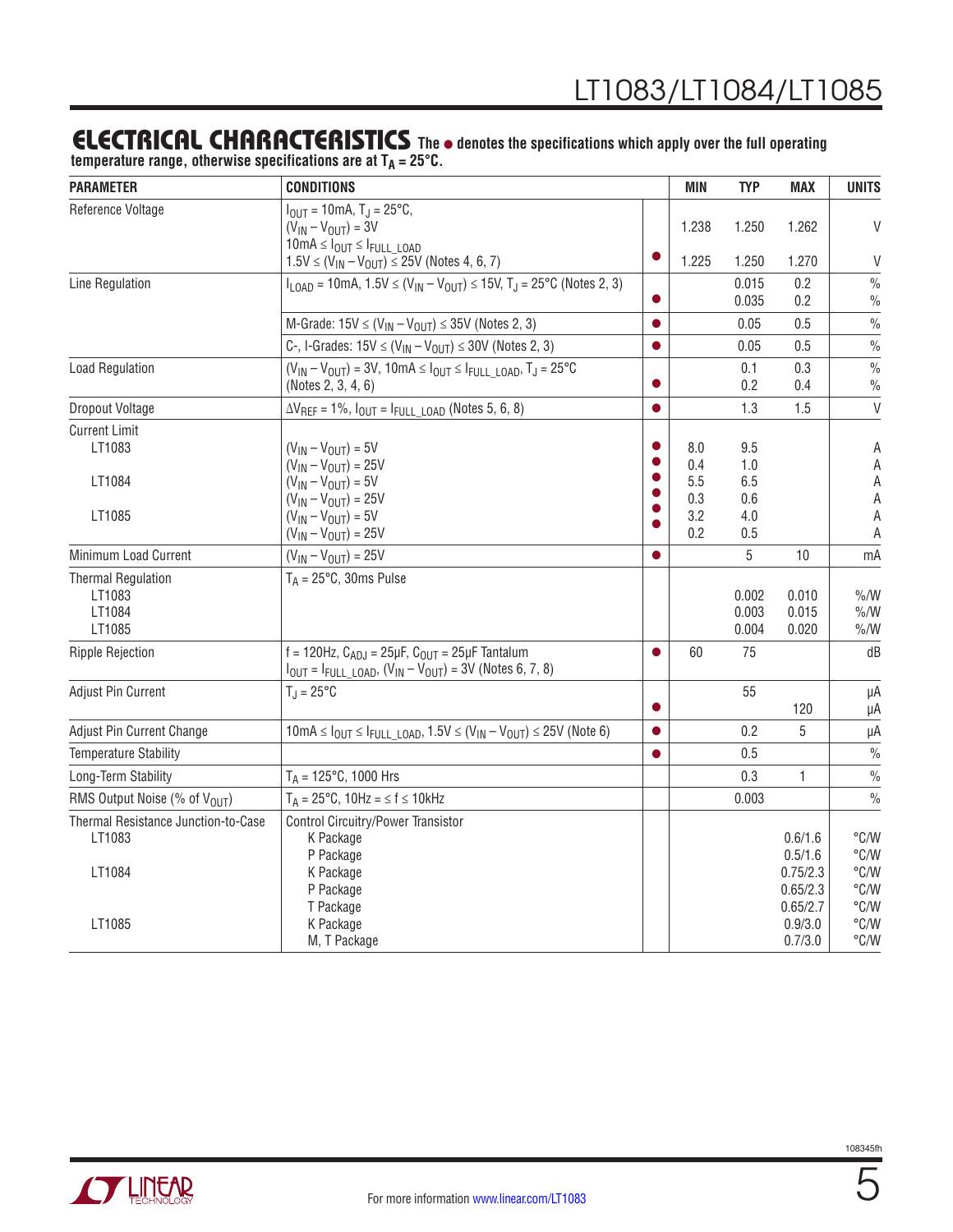# electrical characteristics

**Note 1:** Stresses beyond those listed under Absolute Maximum Ratings may cause permanent damage to the device. Exposure to any Absolute Maximum Rating condition for extended periods may affect device reliability and lifetime.

**Note 2:** See thermal regulation specifications for changes in output voltage due to heating effects. Load and line regulation are measured at a constant junction temperature by low duty cycle pulse testing.

**Note 3:** Line and load regulation are guaranteed up to the maximum power dissipation (60W for the LT1083, 45W for the LT1084 (K, P), 30W for the LT1084 (T) and 30W for the LT1085). Power dissipation is determined by the input/output differential and the output current. Guaranteed maximum power dissipation will not be available over the full input/output voltage range.

**Note 4:** I<sub>FULL</sub> LOAD is defined in the current limit curves. The I<sub>FULL</sub> LOAD curve is defined as the minimum value of current limit as a function of input-to-output voltage. Note that the 60W power dissipation for the LT1083 (45W for the LT1084 (K, P), 30W for the LT1084 (T), 30W for the LT1085) is only achievable over a limited range of input-to-output voltage. **Note 5:** Dropout voltage is specified over the full output current range of the device. Test points and limits are shown on the Dropout Voltage curve. **Note 6:** For LT1083  $I_{\text{FULL LOAD}}$  is 5A for  $-55^{\circ}$ C  $\leq T_J < -40^{\circ}$ C and 7.5A for  $T_J \ge -40^{\circ}C$ .

**Note 7:** 1.7V ≤ (V<sub>IN</sub> – V<sub>OUT</sub>) ≤ 25V for LT1084 at –55°C ≤ T<sub>J</sub> ≤ –40°C. **Note 8:** Dropout is 1.7V maximum for LT1084 at -55°C ≤ T<sub>J</sub> ≤ -40°C. **Note 9:** The LT1083/LT1084/LT1085 regulators are tested and specified under pulse load conditions such that  $T_J \cong T_A$ . The C-grade LT1083/ LT1084/LT1085 are 100% tested at 25°C.The I-grade LT1084/LT1085 are guaranteed over the full –40°C to 125°C operating ambient temperature range.



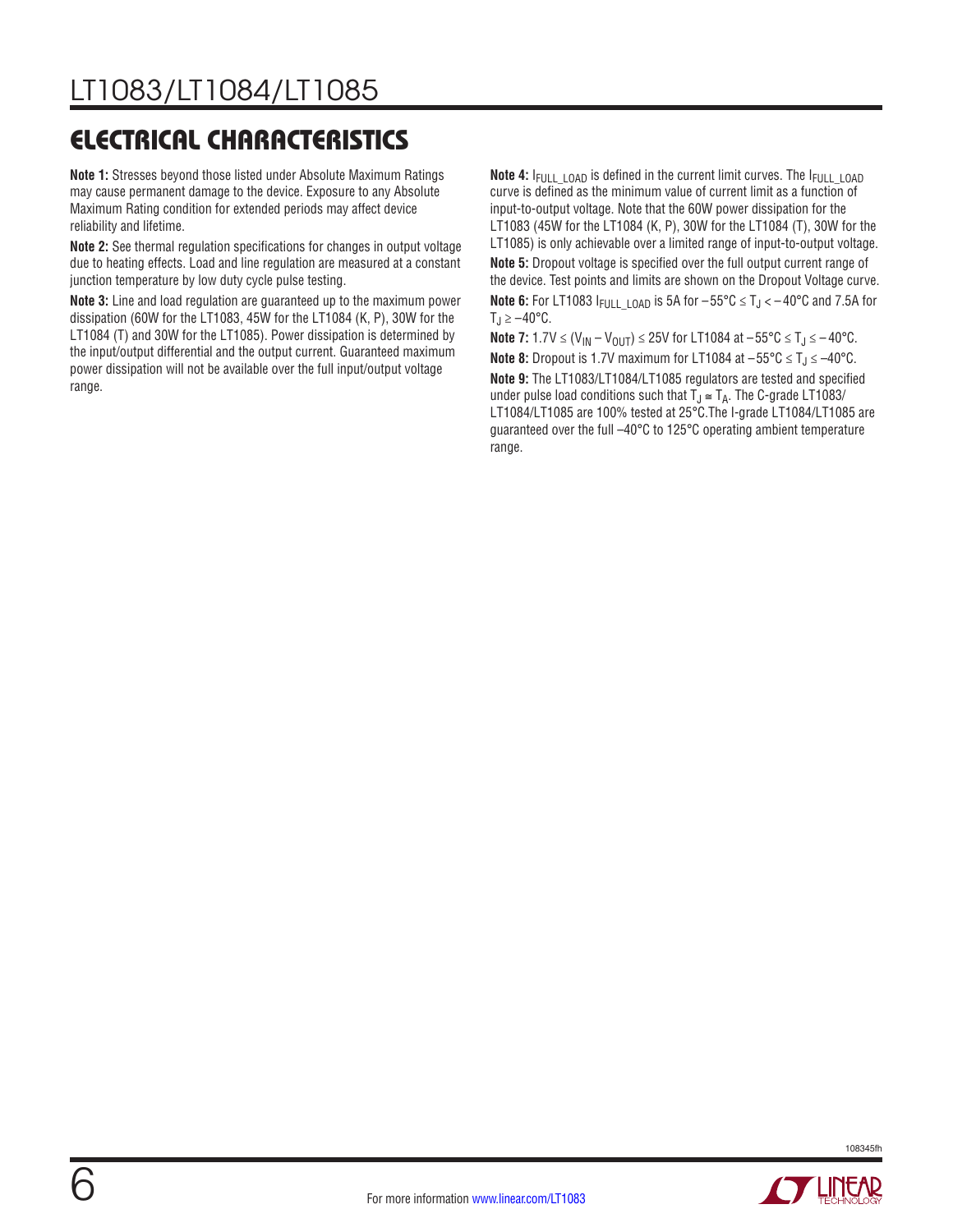7

### Typical Performance Characteristics



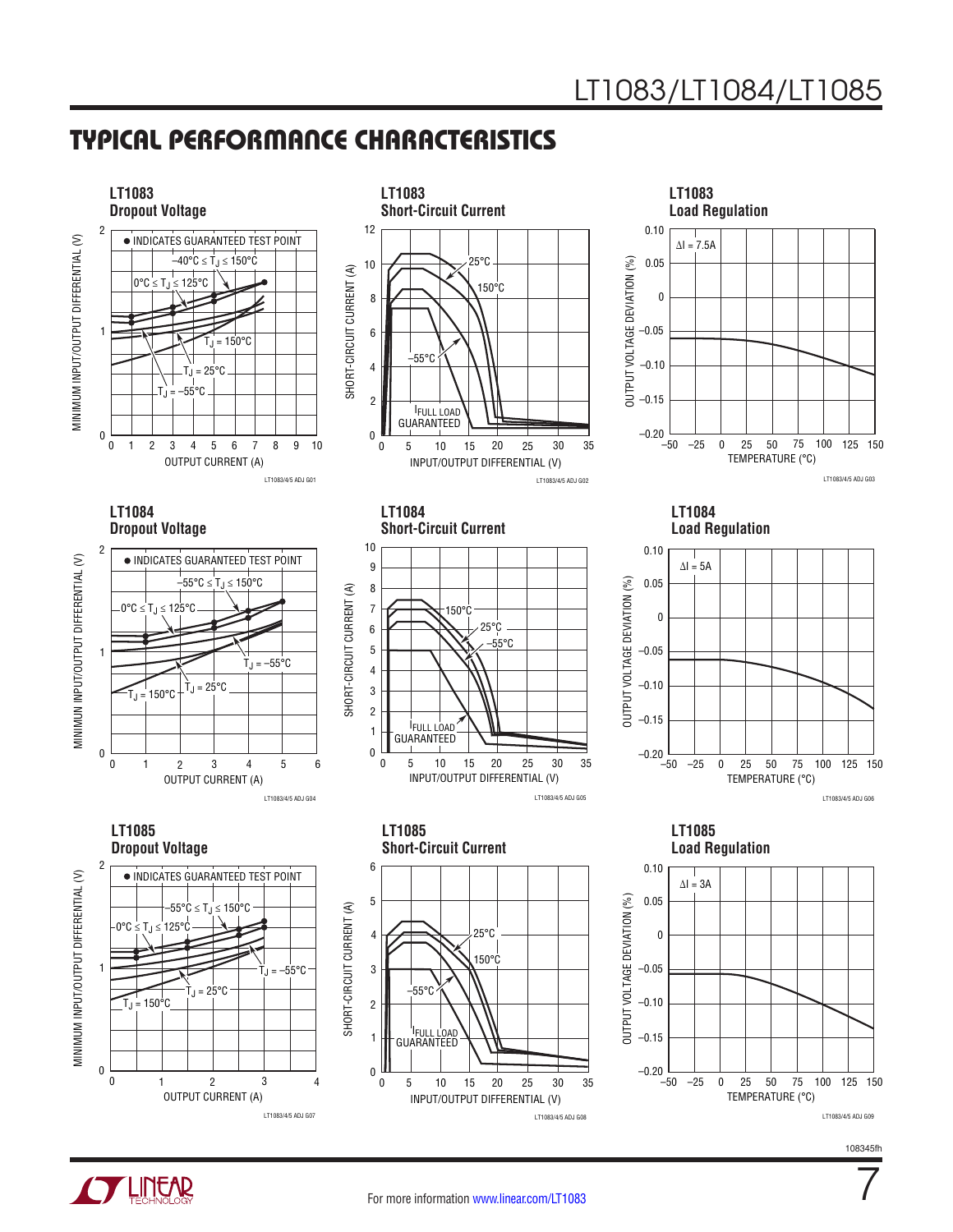# Typical Performance Characteristics















**LT1083 Maximum Power Dissipation\***



**LT1084 Ripple Rejection**100 <u> Timbul Ma</u> **THE STATE**  $\blacksquare$ 90  $V_{\sf RIPPLE} \leq 3{\sf V}_{\sf P\!-\!P} \!+\! {\sf V}_{\sf RIPPLE} \leq 0.5{\sf V}_{\sf P\!-\!P} \!+\! \left[ \left| \right|\right] \!+\! \left| \right|\left| \right|\right]$ 80  $(V_{IN} - V_{OUT}) \ge 3V$ ™ RIPPLE REJECTION (dB) RIPPLE REJECTION (dB) 70 60  $(V_{IN} - V_{OUT}) \geq V_{DROPOUT}$ 50 40 30 T T T T T T T T CADJ = 200µF AT FREQUENCIES < 60Hz 20  $C_{ADJ}$  = 25µF AT FREQUENCIES > 60Hz 10  $I_{\text{OUT}} = 5A$ **TTTTTIIL**  $1.1111111$  $0\frac{L}{10}$ 100 10 1k 10k 100k FREQUENCY (Hz) 1083/4/5 ADJ G16







108345fh

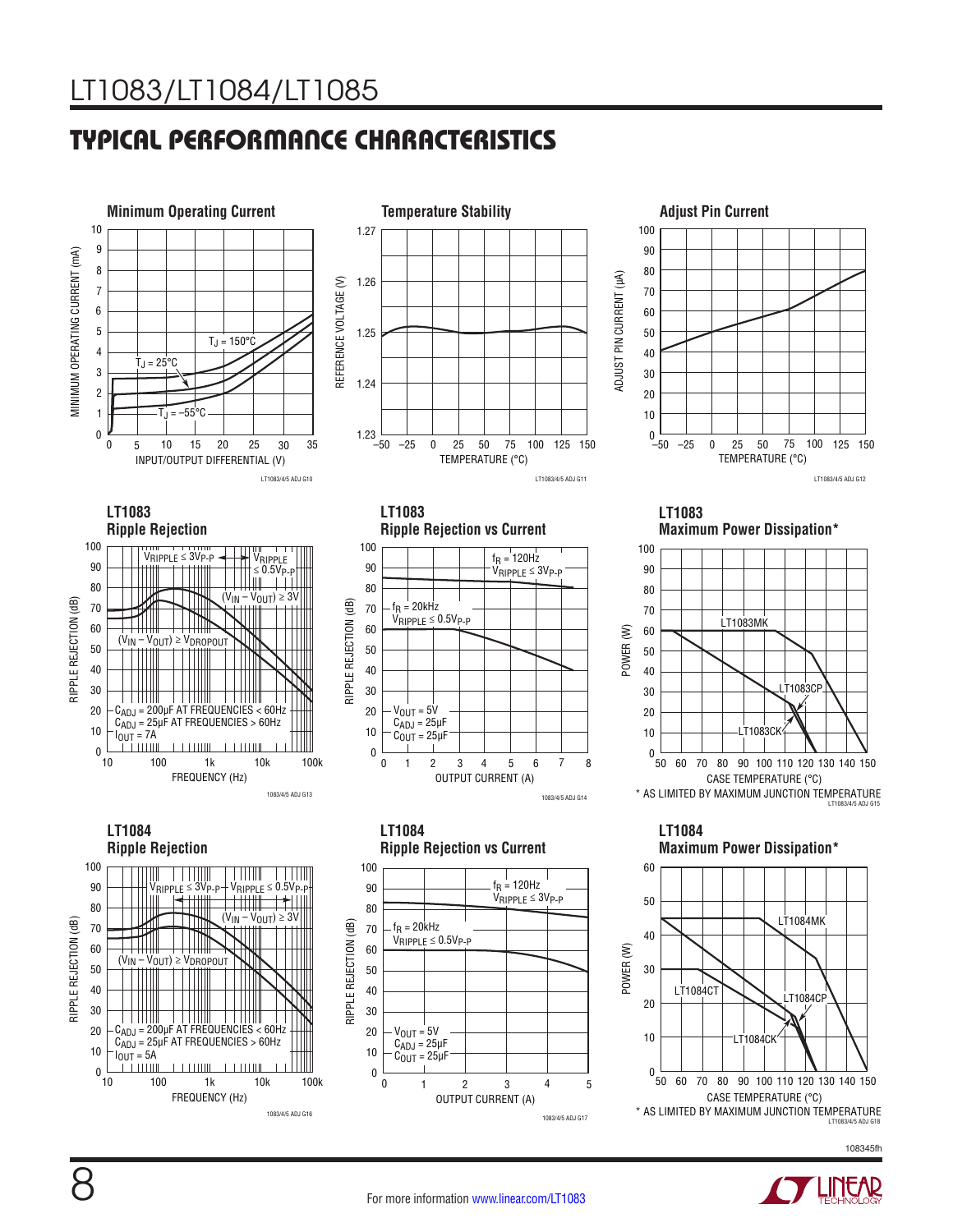### Typical Performance Characteristics



108345fh

9

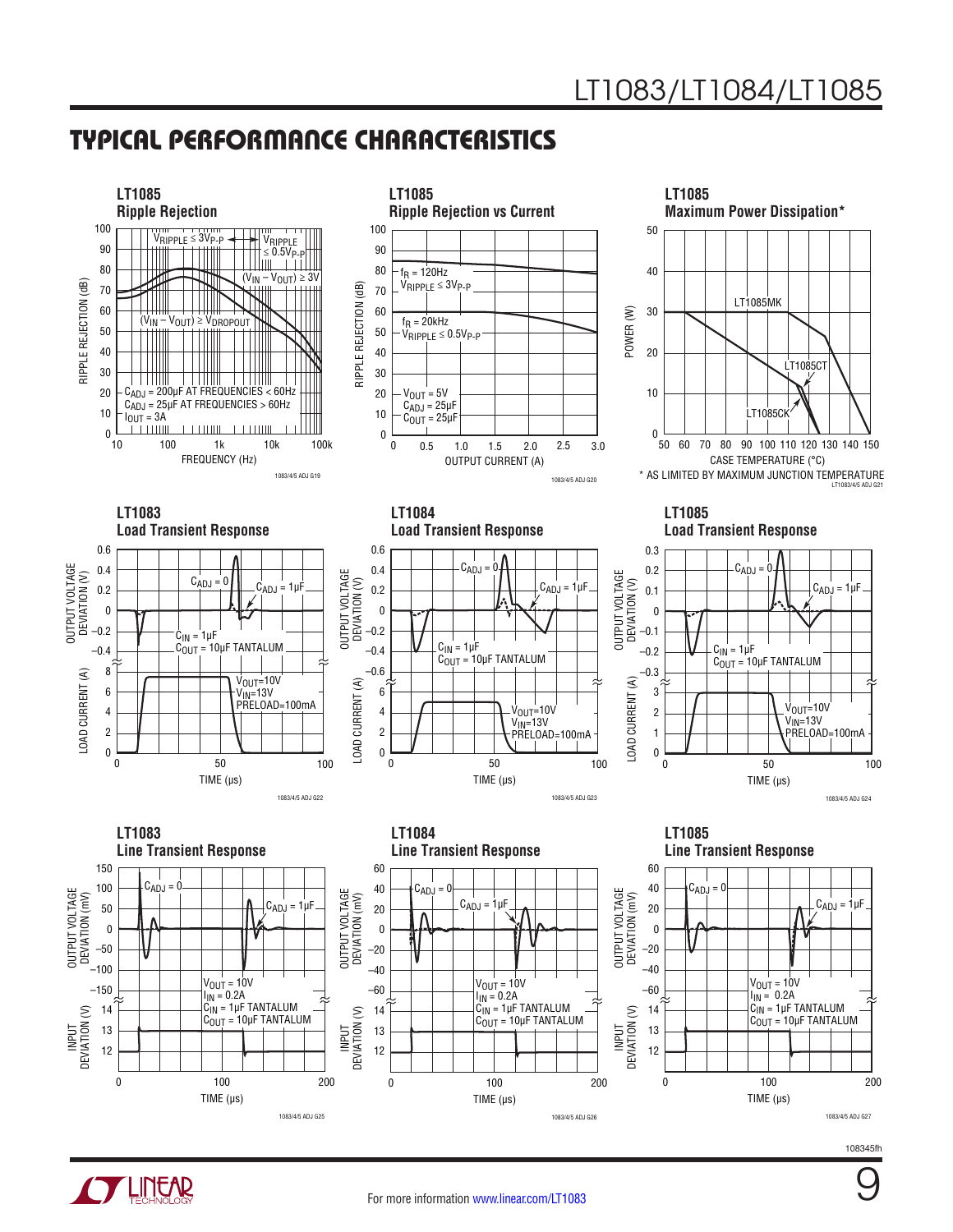# LT1083/LT1084/LT1085

### Block Diagram



### Applications Information

The LT1083 family of 3-terminal adjustable regulators is easy to use and has all the protection features that are expected in high performance voltage regulators. They are short-circuit protected, and have safe area protection as well as thermal shutdown to turn off the regulator should the junction temperature exceed about 165°C.

These regulators are pin compatible with older 3-terminal adjustable devices, offer lower dropout voltage and more precise reference tolerance. Further, the reference stability with temperature is improved over older types of regulators. The only circuit difference between using the LT1083 family and older regulators is that this new family requires an output capacitor for stability.

#### **Stability**

The circuit design used in the LT1083 family requires the use of an output capacitor as part of the device frequency compensation. For all operating conditions, the addition of a 150µF aluminium electrolytic or a 22µF solid tantalum

on the output will ensure stability. Normally, capacitors much smaller than this can be used with the LT1083. Many different types of capacitors with widely varying characteristics are available. These capacitors differ in capacitor tolerance (sometimes ranging up to  $\pm 100\%$ ), equivalent series resistance, and capacitance temperature coefficient. The 150µF or 22µF values given will ensure stability.

When the adjustment terminal is bypassed to improve the ripple rejection, the requirement for an output capacitor increases. The value of 22µF tantalum or 150µF aluminum covers all cases of bypassing the adjustment terminal. Without bypassing the adjustment terminal, smaller capacitors can be used with equally good results and the table below shows approximately what size capacitors are needed to ensure stability.

#### **Recommended Capacitor Values**

| <b>INPUT</b> | <b>OUTPUT</b>                 | <b>ADJUSTMENT</b> |
|--------------|-------------------------------|-------------------|
| $10\mu F$    | 10µF Tantalum, 50µF Aluminum  | None              |
| $10\mu F$    | 22µF Tantalum, 150µF Aluminum | 20 <sub>µ</sub> F |

108345fh

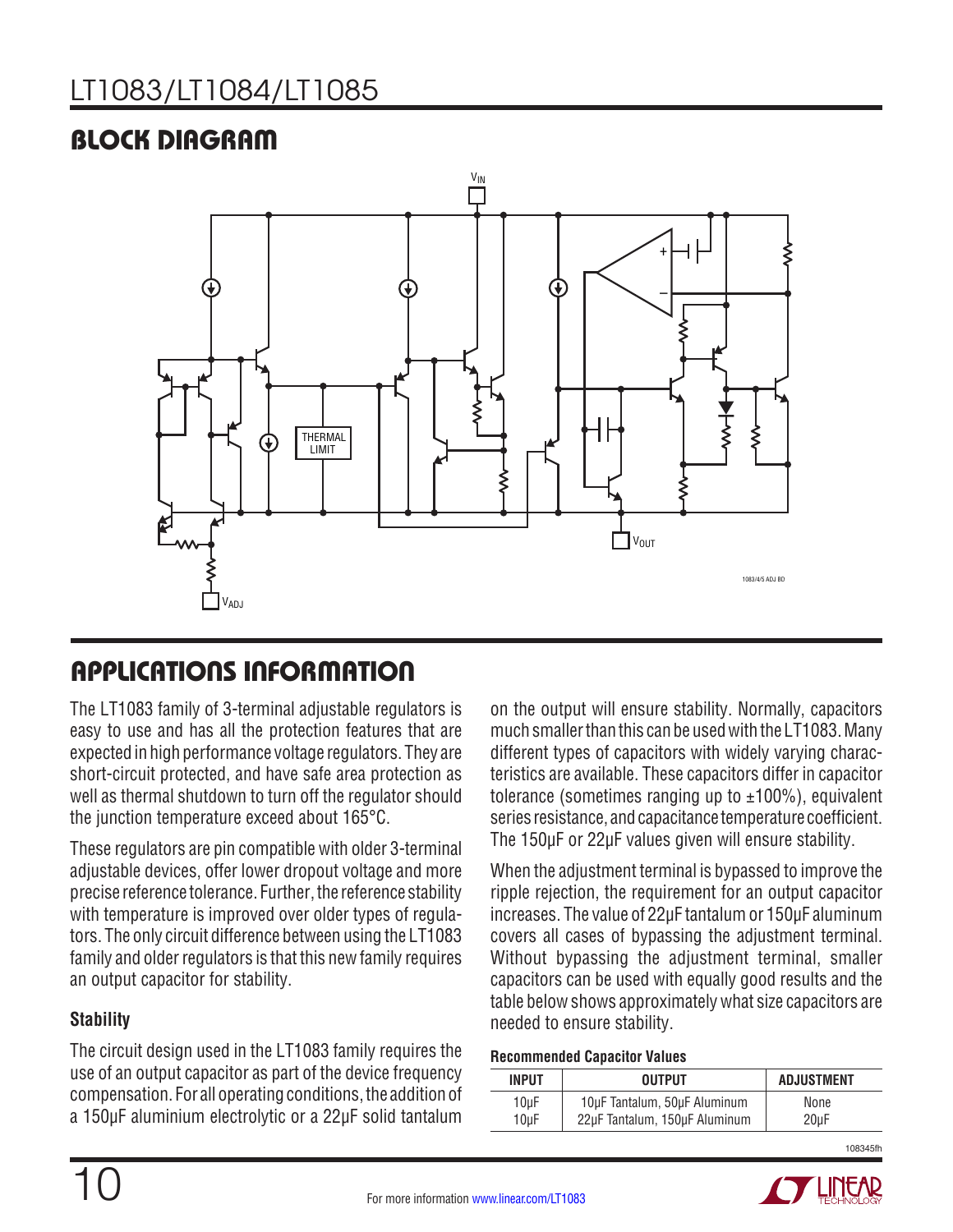## Applications Information

Normally, capacitor values on the order of 100µF are used in the output of many regulators to ensure good transient response with heavy load current changes. Output capacitance can be increased without limit and larger values of output capacitor further improve stability and transient response of the LT1083 regulators.

Another possible stability problem that can occur in monolithic IC regulators is current limit oscillations. These can occur because, in current limit, the safe area protection exhibits a negative impedance. The safe area protection decreases the current limit as the input-to-output voltage increases. That is the equivalent of having a negative resistance since increasing voltage causes current to decrease. Negative resistance during current limit is not unique to the LT1083 series and has been present on all power IC regulators. The value of the negative resistance is a function of how fast the current limit is folded back as input-to-output voltage increases. This negative resistance can react with capacitors or inductors on the input to cause oscillation during current limiting. Depending on the value of series resistance, the overall circuitry may end up unstable. Since this is a system problem, it is not necessarily easy to solve; however, it does not cause any problems with the IC regulator and can usually be ignored.

#### **Protection Diodes**

In normal operation, the LT1083 family does not need any protection diodes. Older adjustable regulators required protection diodes between the adjustment pin and the output and from the output to the input to prevent overstressing the die. The internal current paths on the LT1083 adjustment pin are limited by internal resistors. Therefore, even with capacitors on the adjustment pin, no protection diode is needed to ensure device safety under short-circuit conditions.

Diodes between input and output are usually not needed. The internal diode between the input and the output pins of the LT1083 family can handle microsecond surge currents of 50A to 100A. Even with large output capacitances, it is very difficult to get those values of surge currents in normal operations. Only with a high value of output capacitors, such as 1000µF to 5000µF and with the input pin instantaneously shorted to ground, can damage occur. A crowbar circuit at the input of the LT1083 can generate those kinds of currents, and a diode from output to input is then recommended. Normal power supply cycling or even plugging and unplugging in the system will not generate current large enough to do any damage.

The adjustment pin can be driven on a transient basis ±25V, with respect to the output without any device degradation. Of course, as with any IC regulator, exceeding the maximum input to output voltage differential causes the internal transistors to break down and none of the protection circuitry is functional.



#### **Overload Recovery**

Like any of the IC power regulators, the LT1083 has safe area protection. The safe area protection decreases the current limit as input-to-output voltage increases and keeps the power transistor inside a safe operating region for all values of input-to-output voltage. The LT1083 protection is designed to provide some output current at all values of input-to-output voltage up to the device breakdown.

When power is first turned on, as the input voltage rises, the output follows the input, allowing the regulator to start up into very heavy loads. During the start-up, as the input voltage is rising, the input-to-output voltage differential remains small, allowing the regulator to supply large output currents. With high input voltage, a problem can occur wherein removal of an output short will not allow the output voltage to recover. Older regulators, such as the 7800 series, also exhibited this phenomenon, so it is not unique to the LT1083.

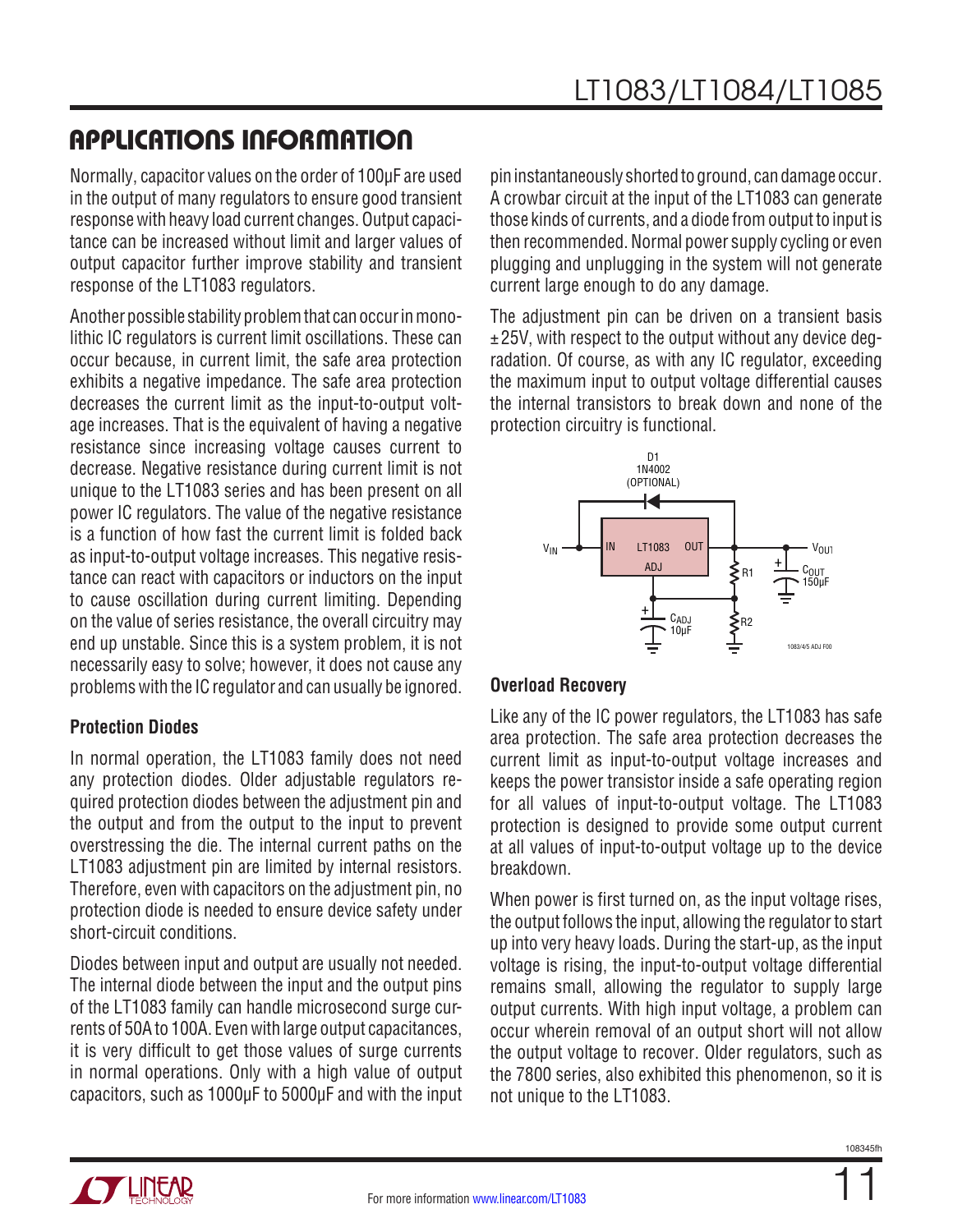# Applications Information

The problem occurs with a heavy output load when the input voltage is high and the output voltage is low, such as immediately after removal of a short. The load line for such a load may intersect the output current curve at two points. If this happens, there are two stable output operating points for the regulator. With this double intersection, the power supply may need to be cycled down to zero and brought up again to make the output recover.

### **Ripple Rejection**

The typical curves for ripple rejection reflect values for a bypassed adjustment pin. This curve will be true for all values of output voltage. For proper bypassing and ripple rejection approaching the values shown, the impedance of the adjust pin capacitor at the ripple frequency should be less than the value of R1, (normally 100 $\Omega$  to 120 $\Omega$ ). The size of the required adjust pin capacitor is a function of the input ripple frequency. At 120Hz the adjust pin capacitor should be  $25\mu$ F if R1 = 100 $\Omega$ . At 10kHz only 0.22µF is needed.

For circuits without an adjust pin bypass capacitor, the ripple rejection will be a function of output voltage. The output ripple will increase directly as a ratio of the output voltage to the reference voltage  $(V_{OUT}/V_{BFF})$ . For example, with the output voltage equal to 5V and no adjust pin capacitor, the output ripple will be higher by the ratio of 5V/1.25V or four times larger. Ripple rejection will be degraded by 12dB from the value shown on the typical curve.

### **Output Voltage**

The LT1083 develops a 1.25V reference voltage between the output and the adjust terminal (see Figure 1). By placing a resistor R1 between these two terminals, a constant current is caused to flow through R1 and down through R2 to set the overall output voltage. Normally this current is the specified minimum load current of 10mA. Because  $I_{ADJ}$  is very small and constant when compared with the current through R1, it represents a small error and can usually be ignored.



**Figure 1. Basic Adjustable Regulator**

### **Load Regulation**

Because the LT1083 is a 3-terminal device, it is not possible to provide true remote load sensing. Load regulation will be limited by the resistance of the wire connecting the regulator to the load. The data sheet specification for load regulation is measured at the bottom of the package. Negative side sensing is a true Kelvin connection, with the bottom of the output divider returned to the negative side of the load. Although it may not be immediately obvious, best load regulation is obtained when the top of the resistor divider R1 is connected *directly* to the case *not to the load.* This is illustrated in Figure 2. If R1 were connected to the load, the effective resistance between the regulator and the load would be:

$$
R_P \bullet \left(\frac{R2 + R1}{R1}\right), R_P = \text{Parasitic Line Resistance}
$$



**Figure 2. Connections for Best Load Regulation**



108345fh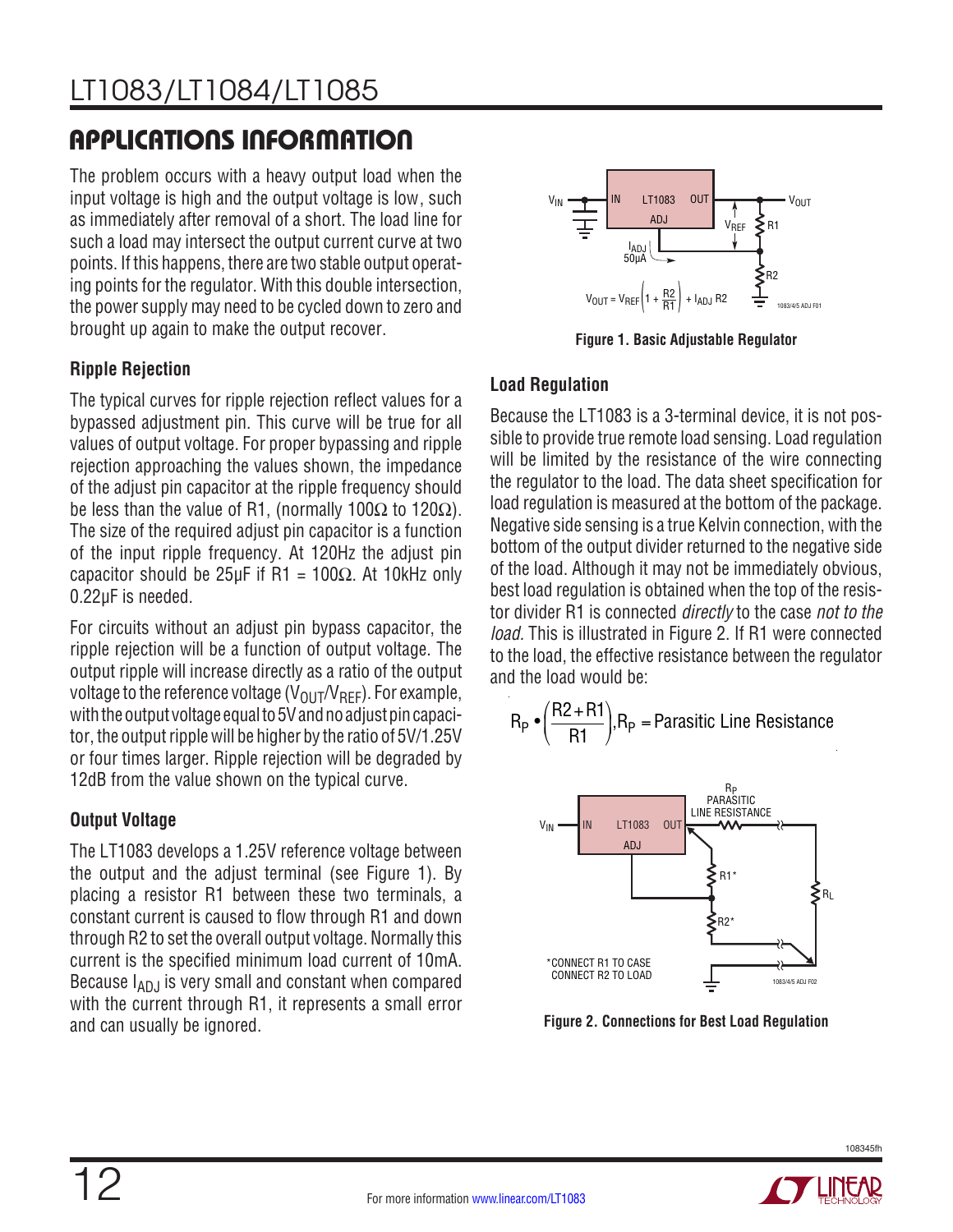### Applications Information

Connected as shown,  $R_P$  is not multiplied by the divider ratio. R<sub>P</sub> is about 0.004 $\Omega$  per foot using 16-gauge wire. This translates to 4mV/ft at 1A load current, so it is important to keep the positive lead between regulator and load as short as possible and use large wire or PC board traces.

#### **Thermal Considerations**

The LT1083 series of regulators have internal power and thermal limiting circuitry designed to protect the device under overload conditions. For continuous normal load conditions however, maximum junction temperature ratings must not be exceeded. It is important to give careful consideration to all sources of thermal resistance from junction to ambient. This includes junction-to-case, caseto-heat sink interface, and heat sink resistance itself. New thermal resistance specifications have been developed to more accurately reflect device temperature and ensure safe operating temperatures. The data section for these new regulators provides a separate thermal resistance and maximum junction temperature for both the *ControlSection* and the *Power Transistor*. Previous regulators, with a single junction-to-case thermal resistance specification, used an average of the two values provided here and therefore could allow excessive junction temperatures under certain conditions of ambient temperature and heat sink resistance. To avoid this possibility, calculations should be made for both sections to ensure that both thermal limits are met.

Junction-to-case thermal resistance is specified from the IC junction to the bottom of the case directly below the die. This is the lowest resistance path for heat flow. Proper mounting is required to ensure the best possible thermal flow from this area of the package to the heat sink. Thermal compound at the case-to-heat sink interface is strongly recommended. If the case of the device must be electrically isolated, a thermally conductive spacer can be used, as long as its added contribution to thermal resistance is considered. Note that the case of all devices in this series is electrically connected to the output.

For example, using an LT1083CK (TO-3, Commercial) and assuming:

 $V_{IN}$  (Max Continuous) = 9V,  $V_{OIII}$  = 5V,  $I_{OIII}$  = 6A,

 $T_A = 75^{\circ}C$ ,  $\theta$ HFAT SINK = 1°C/W,

 $\theta$ CASE-TO-HEAT SINK = 0.2°C/W for K package with thermal compound.

Power dissipation under these conditions is equal to:

 $P_D = (V_{IN} - V_{OUIT}) (I_{OUIT}) = 24W$ 

Junction temperature will be equal to:

 $T_J = T_A + P_D$  ( $\theta$ heat sink +  $\theta$ case-to-heat sink +  $\theta_{JC}$ ) For the Control Section:

 $T_J = 75^{\circ}C + 24W (1^{\circ}C/W + 0.2^{\circ}C/W + 0.6^{\circ}C/W) = 118^{\circ}C$  $118^{\circ}$ C <  $125^{\circ}$ C =  $T_{JMAX}$  (Control Section Commercial Range)

For the Power Transistor:

 $T_J = 75^{\circ}C + 24W (1^{\circ}C/W + 0.2^{\circ}C/W + 1.6^{\circ}C/W) = 142^{\circ}C$ 142°C < 150°C = TJMAX (Power Transistor Commercial Range)

In both cases the junction temperature is below the maximum rating for the respective sections, ensuring reliable operation.

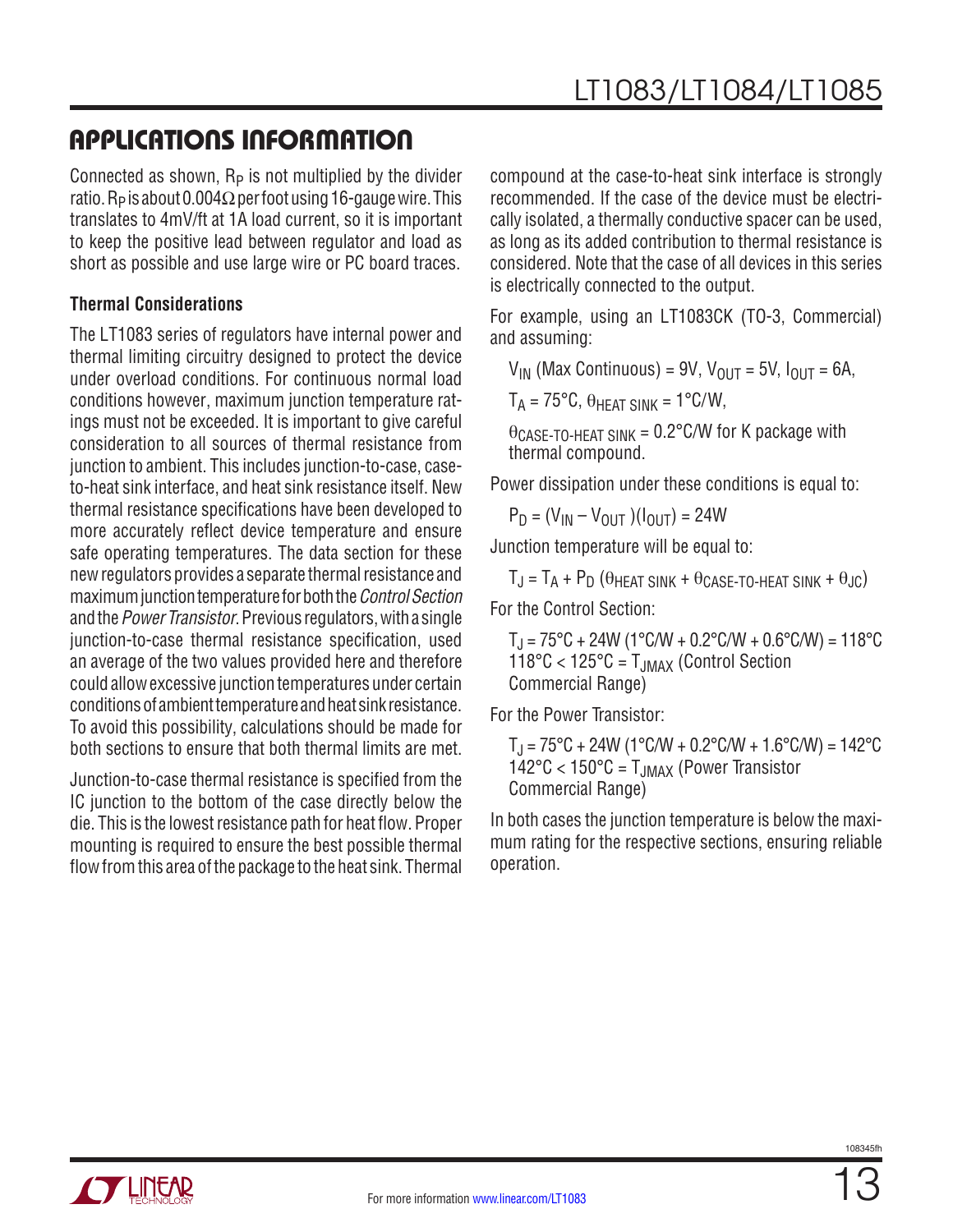# Typical Application



**7.5A Variable Regulator**



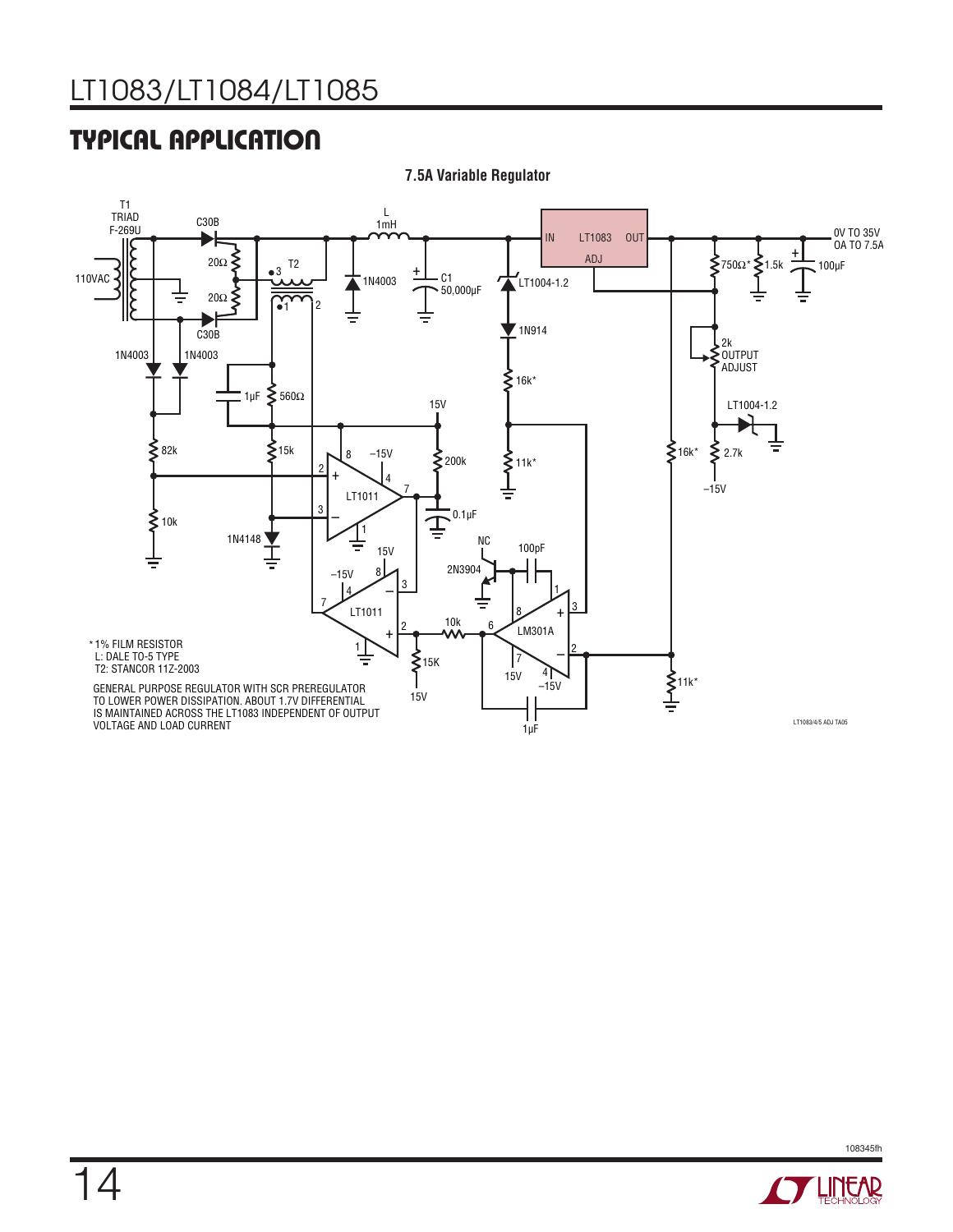### Typical Application



**Paralleling Regulators**

**Improving Ripple Rejection**



#### **Remote Sensing**



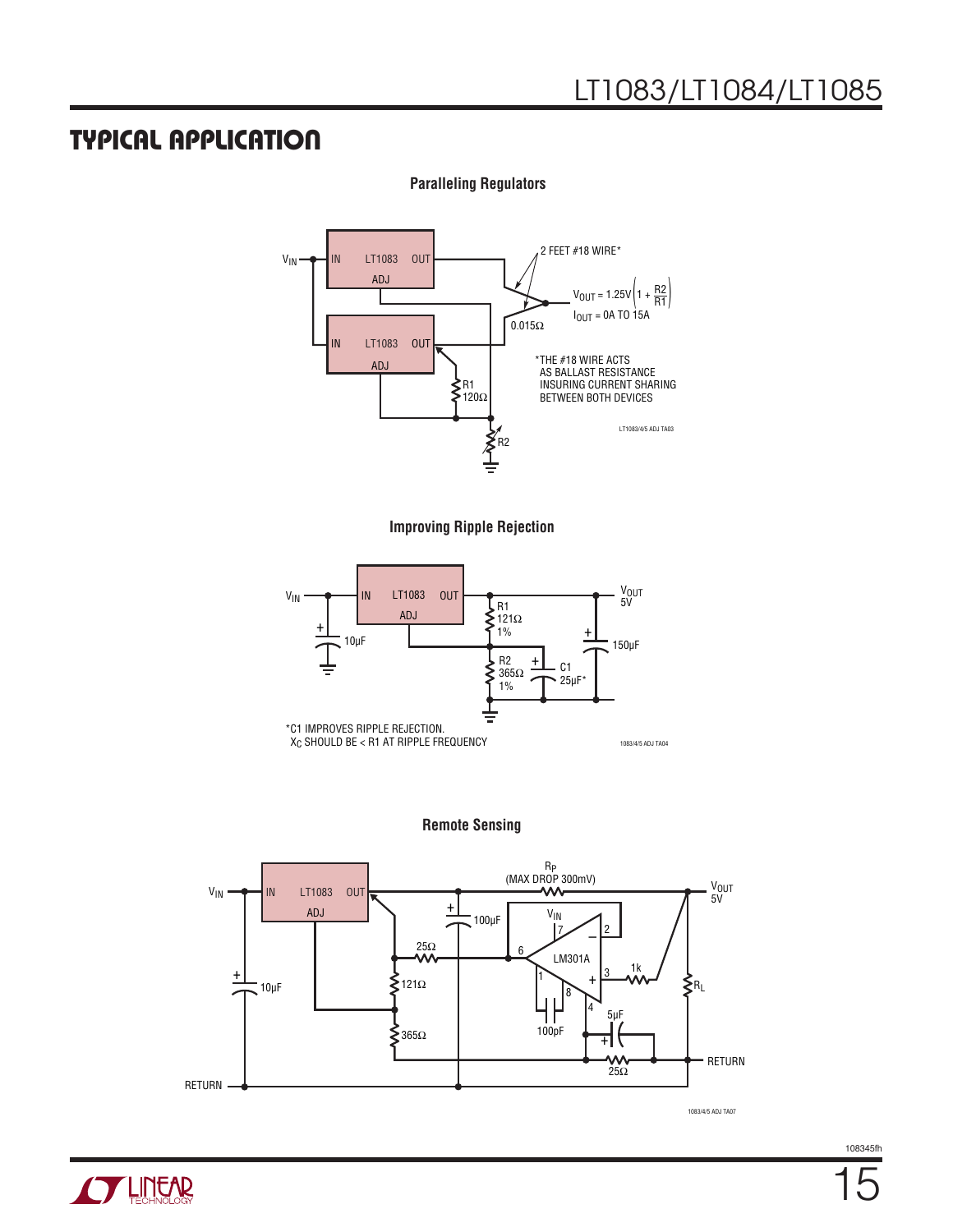### Typical Application



**High Efficiency Regulator with Switching Preregulator**

**1.2V to 15V Adjustable Regulator**



1083/4/5 ADJ TA08  $t_{V_{OUT}} = 1.25V \left( 1 + \frac{R2}{R1} \right)$ 





108345fh

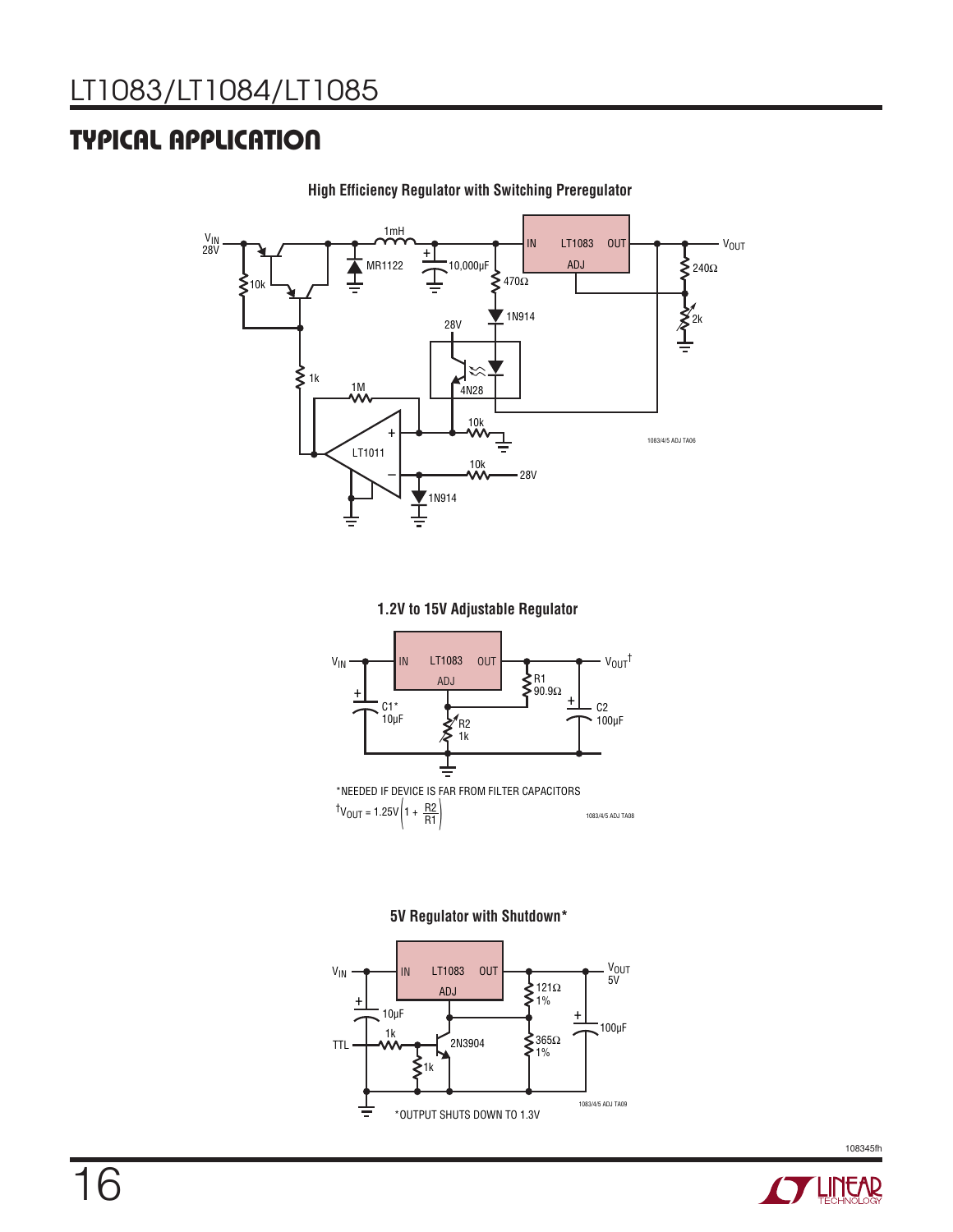**Please refer to <http://www.linear.com/designtools/packaging/>for the most recent package drawings.**



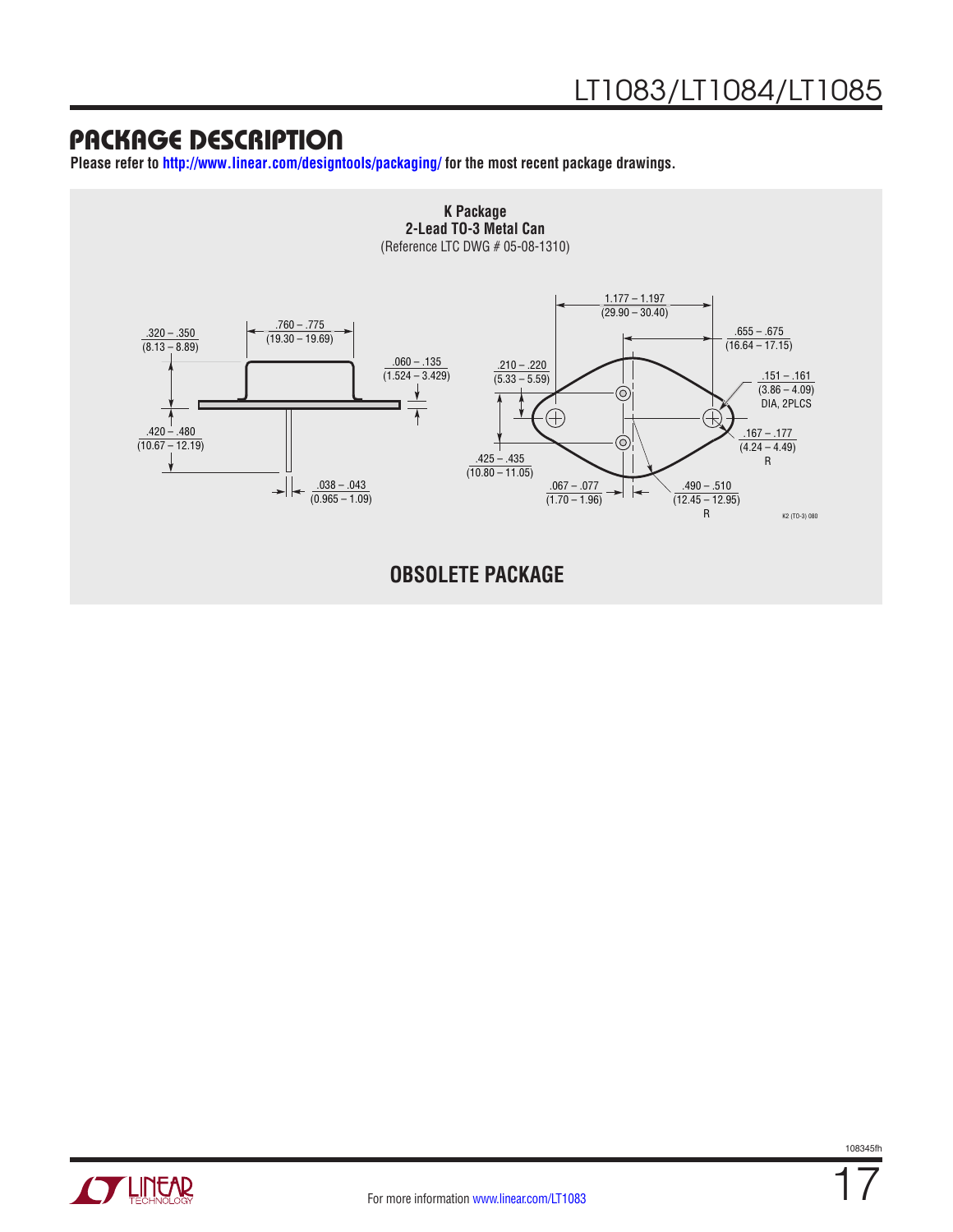**Please refer to<http://www.linear.com/designtools/packaging/> for the most recent package drawings.**



**M Package M Package 3-Lead Plastic DD Pak 3-Lead Plastic DD Pak** (Reference LTC DWG # 05-08-1460 Rev F) (Reference LTC DWG # 05-08-1460 Rev F)

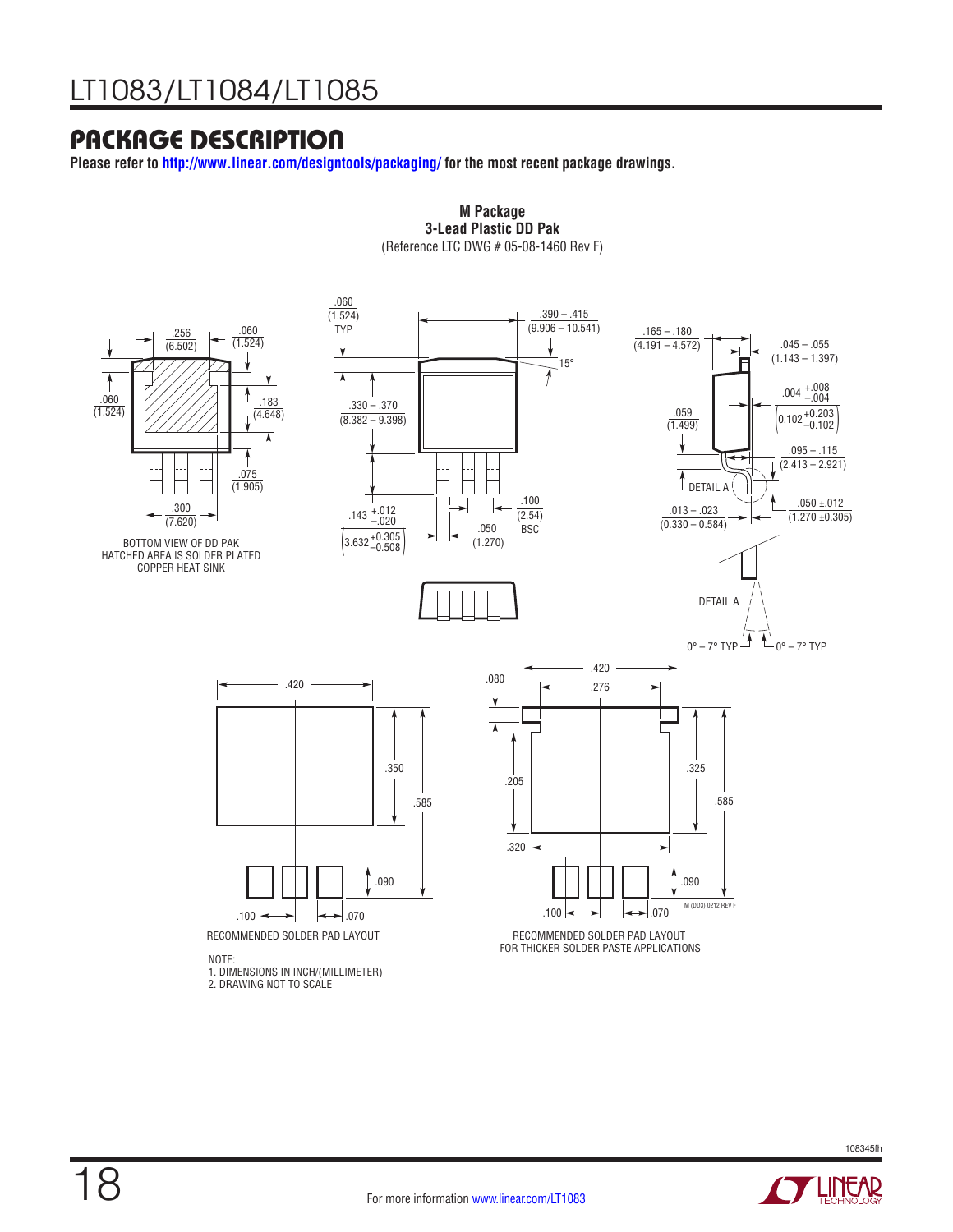**Please refer to <http://www.linear.com/designtools/packaging/>for the most recent package drawings.**



### **OBSOLETE PACKAGE**

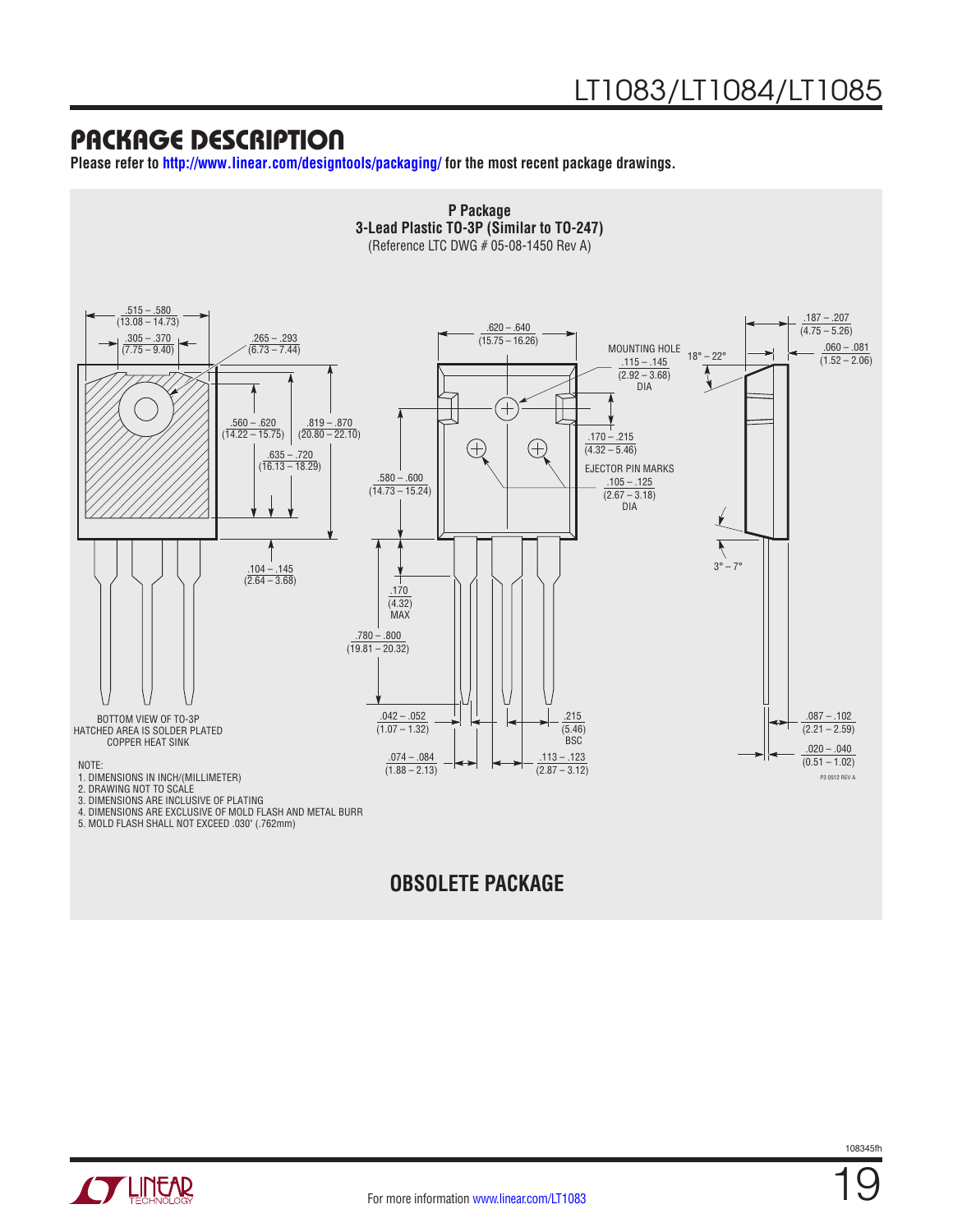**Please refer to<http://www.linear.com/designtools/packaging/> for the most recent package drawings.**



**T Package 3-Lead Plastic TO-220 T Package** (Reference LTC DWG # 05-08-1420) **3-Lead Plastic TO-220**





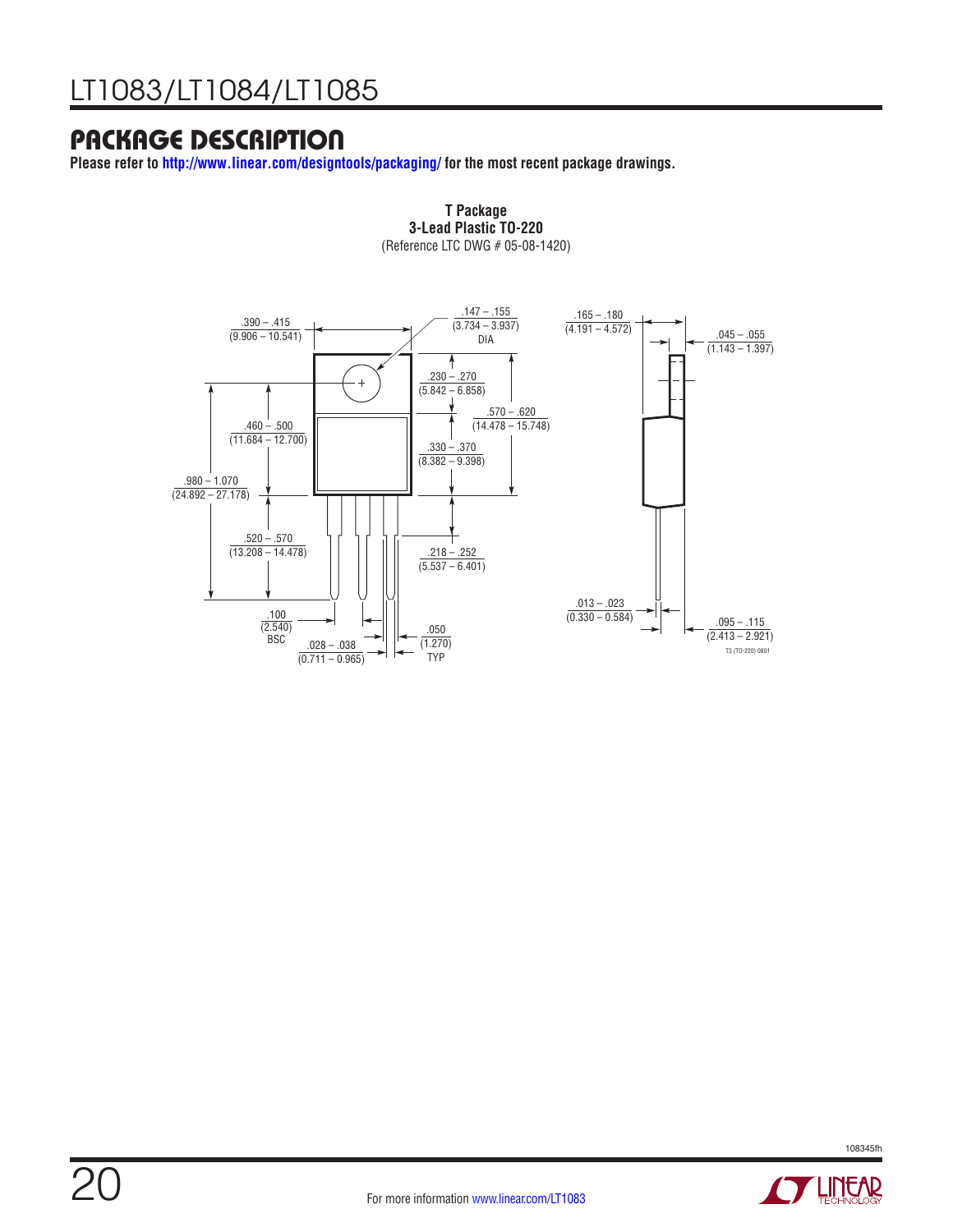### REVISION HISTORY (Revision history begins at Rev H)

| <b>REV</b> | <b>DATE</b>  | CRIPTION<br>SCRIP<br>יי         | <b>NUMBER</b><br>PAGF                |
|------------|--------------|---------------------------------|--------------------------------------|
|            | 06/15<br>. . | $TO-3P$<br>package.<br>Obsolete | <u>.</u><br>$\overline{\phantom{a}}$ |